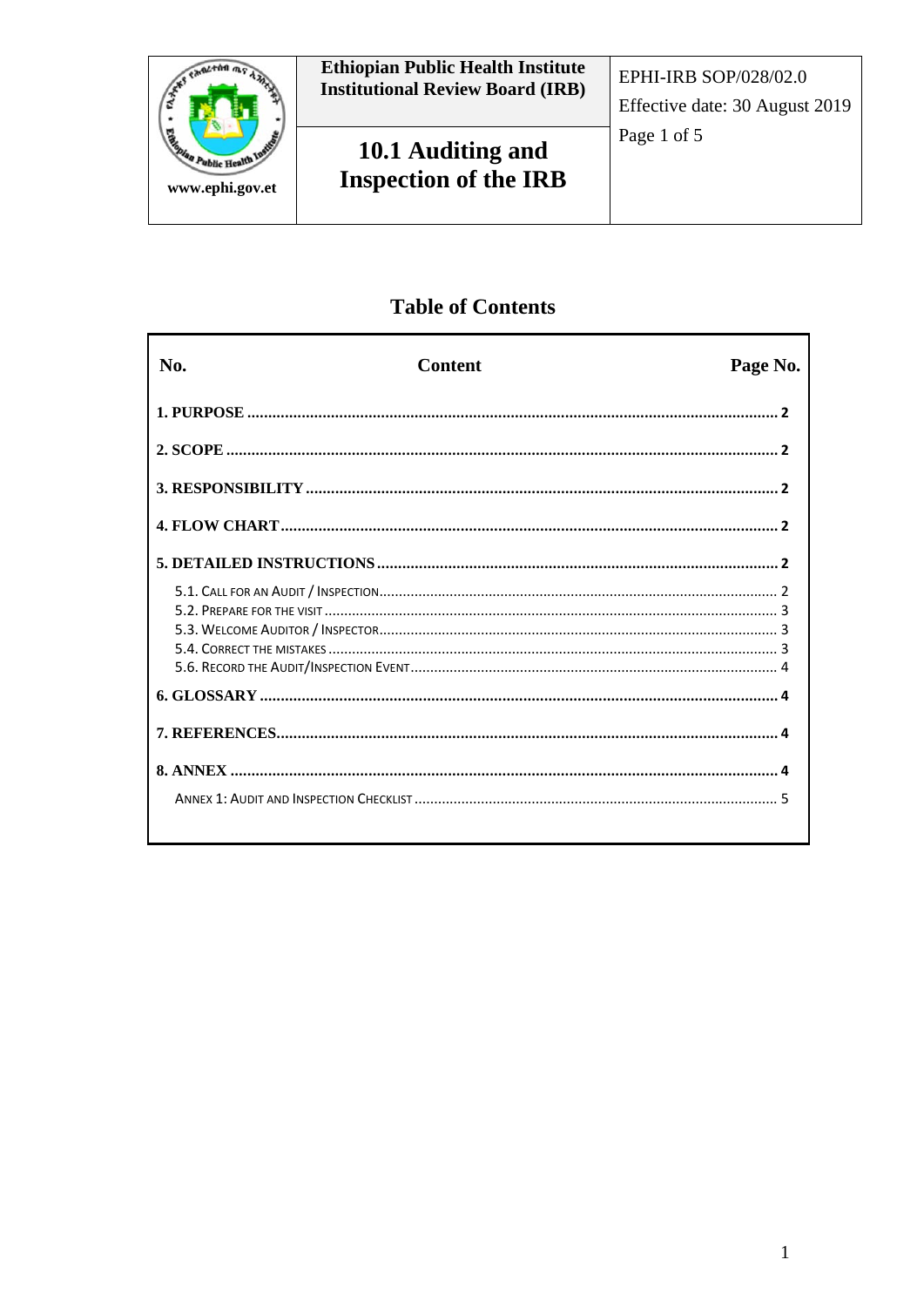

# **1. Purpose**

The purpose of this SOP is to guide how to prepare for an audit or inspection of the IRB processes.

### **2. Scope**

This SOP applies to every unit of the EPHI-IRB.

### **3. Responsibility**

It is the responsibility of the Secretariat/SERO, the Members, and the Chairperson of the IRB to perform all tasks according to the SOPs and to be well-prepared and available to answer questions during evaluation, audit or inspection visits of authorities and guests.

### **4. Flow chart**

| No. | Activity                       | <b>Responsibility</b>                                    |
|-----|--------------------------------|----------------------------------------------------------|
|     | Call for an Audit / Inspection | IRB Chairperson / General<br>Director of the Institution |
|     | Prepare for the visit          | <b>IRB</b> Secretariat / Members<br>and Chairperson      |
| 3   | Welcome Auditor / Inspector    | <b>IRB</b> Secretariat / Members<br>and Chairperson      |
|     | Correct the mistakes           | <b>IRB</b> Secretariat / Members<br>and Chairperson      |
|     | Record the Event               | <b>IRB</b> Secretariat                                   |

# **5. Detailed instructions**

### **5.1. Call for an Audit/Inspection**

- Receive a notice of inspection visit
- The Chairperson informs the Secretariat / Director or Head of Institution
- The Chairperson alerts every unit to get ready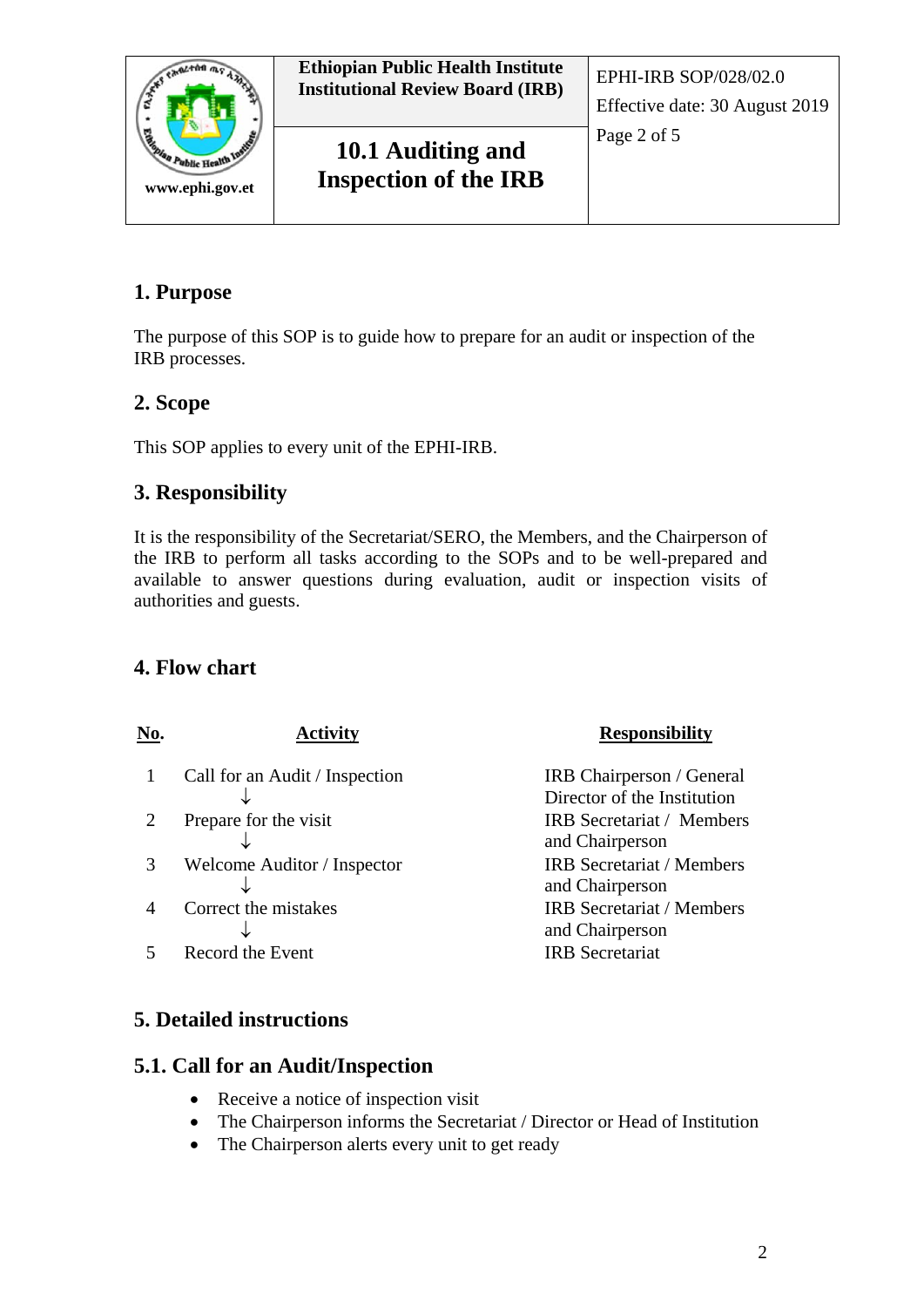

**Ethiopian Public Health Institute Institutional Review Board (IRB)** EPHI-IRB SOP/028/02.0

**10.1 Auditing and Inspection of the IRB** 

# **5.2. Prepare for the visit**

- Get a checklist EPHI-IRB AF 01-028/02.0 (see Annex 1)
- Go through all steps on the list
- Note and comment on each part
- Emphasize on the studies with problems
- Check if all documents are labeled and kept in the right order for easy and quick search
- Check for any missing or disorganized records
	- Background and training records of IRB members
	- Application Submission Records
	- Protocol Assessment Records
	- Communication Records
	- Amendment Approval
	- Meeting Agenda, Minutes, Action letters
	- Active files
	- Continuing and Final reports
- Reserve a meeting room and all necessary facilities
- Review the IRB SOPs
- Make sure that no omission or deviation exists
- Make sure to have good reasons for any omission or deviation
- Inform IRB members about the inspection date if they are able to attend the audit/inspection meeting

#### **5.3. Welcome Auditor/Inspector**

- The Chairperson or the Secretariat welcomes and accompanies the auditors/inspectors to the reserved meeting room
- Members and some key staff must also be present in the meeting room
- The conversation starts with the auditor/inspector stating the purpose of the visit and what kind of information and data are needed
- Answer questions of the auditors/inspectors clearly, politely and truthfully with confidence and straight to the point
- Find and get all information and files requested by the auditors/inspectors
- Take note of the comments, recommendation of the auditors/inspectors

### **5.4. Correct the mistakes**

- Review comments and recommendations of the auditors/inspectors
- Write a report and have it approved by the Chairperson
- The Chairperson calls for the correction
- Allow appropriate time for correction and improvement process
- Carry an internal follow-up audit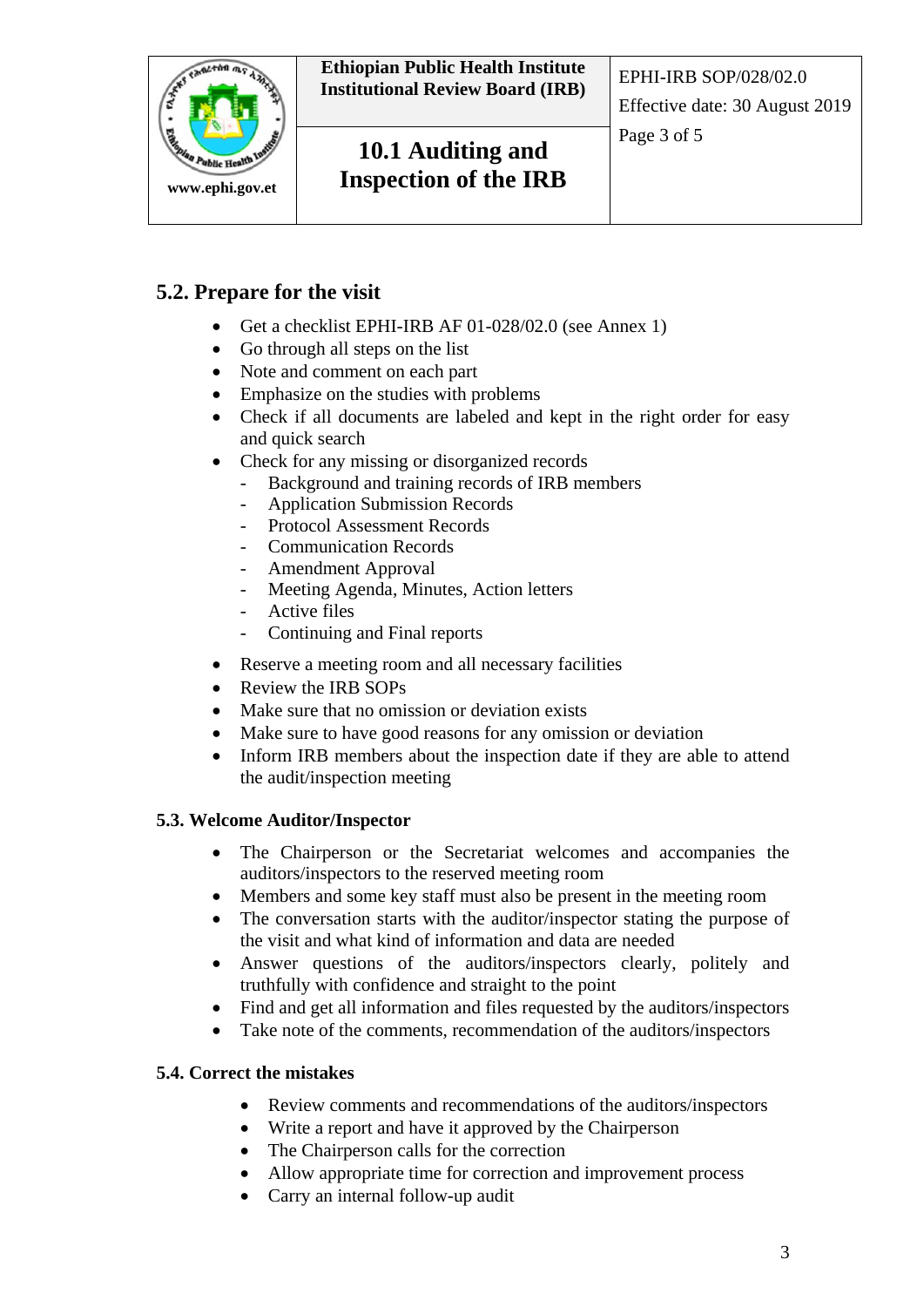

- Evaluate the outcome
- Report the outcome to the Chairperson

# **5.6. Record the Audit/Inspection Event**

- Keep record of the report on the audit/inspection meeting in the audit/inspection file
- Record also the findings from the internal follow-up audit in the internal audit file

# **6. Glossary**

- Audit A systematic and independent examination of research approval activities and documents to determine whether the review and approval activities were conducted and data were recorded and accurately reported according to the SOPs, National Research Ethics guideline, GCP, Declaration of Helsinki and applicable regulatory requirements
- Inspection The act by a regulatory authorities of conducting an official review of documents, facilities, records, and any other resources that are deemed by the authorities to be related to the clinical researches and that may be located at the research site, at the sponsor's and/or contract research organization's (CRO) facilities, Office of Ethics Committees, or at other establishments deemed appropriate by the regulatory authorities

# **7. References**

- 1. World Health Organization, Standards and Operational Guidance for Ethics Review of Health-Related Research with Human Participant, 2011.
- 2. International Council for Harmonization of Technical Requirements for Pharmaceuticals for Human Use Guidance for Good Clinical Practice (ICH GCP) E6(R2), 2016.
- 3. World Health Organization, Surveying and Evaluating Ethical Review Practices, Feb. 2002
- 4. Associated SOPs: EPHI-IRB SOP/001- 029.

### **8. Annex**